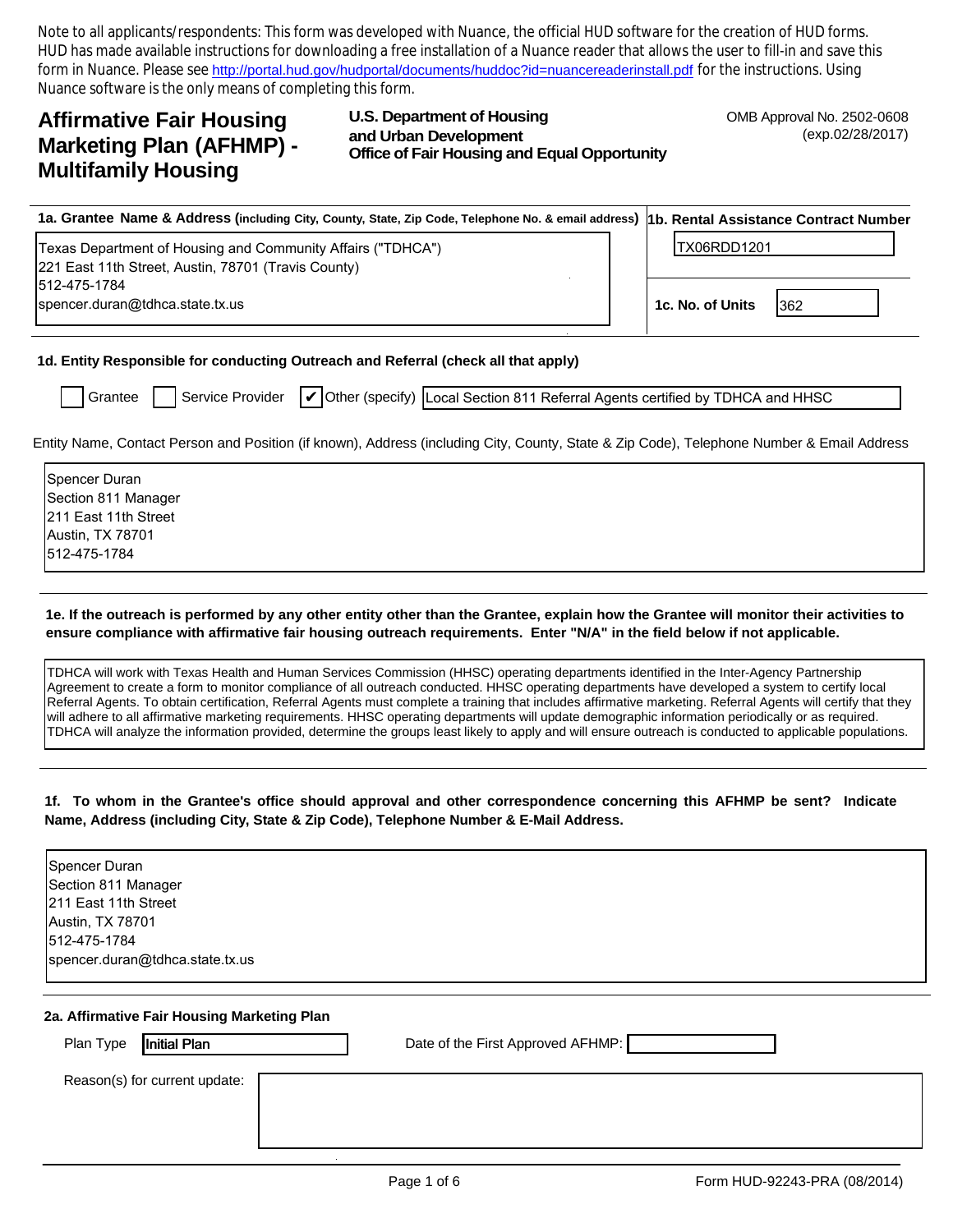### 2b. Outreach Start Date

Grantees should not begin accepting applications prior to conducting the  $\frac{1}{2}$ al publicate positivities interestities in the proper **Contract Contract** 

| irantees should not begin accepting applications prior to conducting the marketing and outreach activities identified in the approved AFHMP. |                                                                                                                                                                                                                                                                                                                                                                                                                                                   |  |  |  |
|----------------------------------------------------------------------------------------------------------------------------------------------|---------------------------------------------------------------------------------------------------------------------------------------------------------------------------------------------------------------------------------------------------------------------------------------------------------------------------------------------------------------------------------------------------------------------------------------------------|--|--|--|
|                                                                                                                                              | Date Outreach will begin (xx/xx/xxxx) 05/19/2015<br>Date Grantee will begin accepting applications (xx/xx/xxxx) 05/19/2015                                                                                                                                                                                                                                                                                                                        |  |  |  |
|                                                                                                                                              | Note: Only Fiscal Year 12 Demonstration Grantees are<br>permitted to accept applications prior to conducting<br>marketing and outreach activities identified in the<br>approved AFHMP.                                                                                                                                                                                                                                                            |  |  |  |
|                                                                                                                                              | <b>Statewide</b><br>Other (specify)<br>3a. Target Areas (check one):                                                                                                                                                                                                                                                                                                                                                                              |  |  |  |
|                                                                                                                                              | Members of the Target Population wanting to live in one of the following Counties: Bastrop, Caldwell, Hays,<br>Travis, Williamson, Cameron, Collin, Dallas, Denton, Ellis, Hunt, Kaufman, Rockwall, Hood, Johnson, Parker,<br>Somervell, Tarrant, Wise, El Paso, Hudspeth, Austin, Brazoria, Chambers, Fort Bend, Galveston, Harris, Liberty,<br>Montgomery, Waller, Hidalgo, Atascosa, Bandera, Bexar, Comal, Guadalupe, Kendall, Medina, Wilson |  |  |  |
|                                                                                                                                              | 3b. Target Population(s)                                                                                                                                                                                                                                                                                                                                                                                                                          |  |  |  |
|                                                                                                                                              | 1) People with disabilities living in institutions: People that wish to transition to the community<br>from nursing facilities and intermediate care facilities for persons with intellectual disabilities may<br>not have access to affordable housing in their community.                                                                                                                                                                       |  |  |  |
|                                                                                                                                              | 2) People with serious mental illness: These individuals are engaged in services but face<br>challenges due to housing instability. Stable, integrated, affordable housing would enable these<br>individuals to have the opportunity to fully engage in rehabilitation and treatment, greatly<br>improving their prospects for realizing their full potential in the community.                                                                   |  |  |  |
|                                                                                                                                              | 3) Youth with disabilities exiting foster care: Youth exiting foster care often become homeless,<br>particularly without the stability of long-term housing and comprehensive support services.                                                                                                                                                                                                                                                   |  |  |  |
|                                                                                                                                              |                                                                                                                                                                                                                                                                                                                                                                                                                                                   |  |  |  |

|                                | 3c. Is all or some of the Target Population(s) covered by a Settlement Agreement?         |                            | Yes<br>No.                       |
|--------------------------------|-------------------------------------------------------------------------------------------|----------------------------|----------------------------------|
|                                | 3d. Demographics of Target Population(s)                                                  |                            |                                  |
| (check all that apply)         |                                                                                           |                            |                                  |
| $\vert \mathbf{v} \vert$ White | $\vert\mathbf{v}\vert$ American Indian or Alaska Native                                   | $\boxed{\mathbf{v}}$ Asian | <b>Black or African American</b> |
| lv I                           | Native Hawaiian or Other Pacific Islander                                                 | Hispanic or Latino         |                                  |
|                                | Families with Children (under age 18)   Other ethnic group, religion, sex, etc. (specify) |                            |                                  |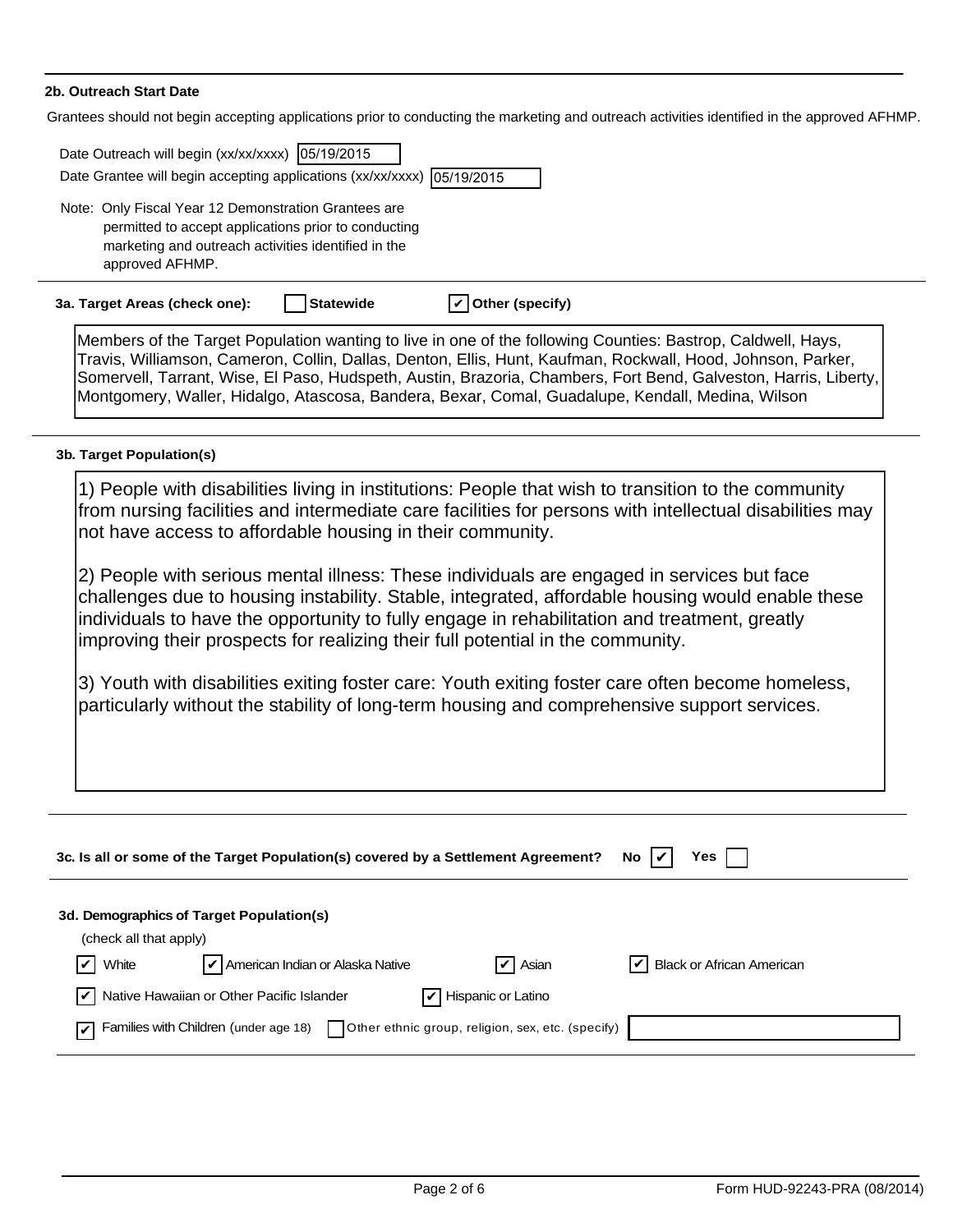## 3e. Data Source(s) used to obtain the demographic characteristics.

1) Data Source for people with disabilities living in institutions : DADS Data Mart reporting

2) Data Source for People with serious mental illness: Examining the demographic makeup of the number of adults receiving services at Local Mental Health Authorities operating in eligible counties and receiving services through NorthStar

3) Data Source for Youth with disabilities exiting foster care: SSI Eligible Children Who Aged Out of Substitute Care At Age 18 During Fiscal Year 2014

# 4a. Identify the demographic group in the target population(s) that are least likely to apply.

1) Persons with Intellectual or Developmental Disabilities

2) People with Limited English Proficiency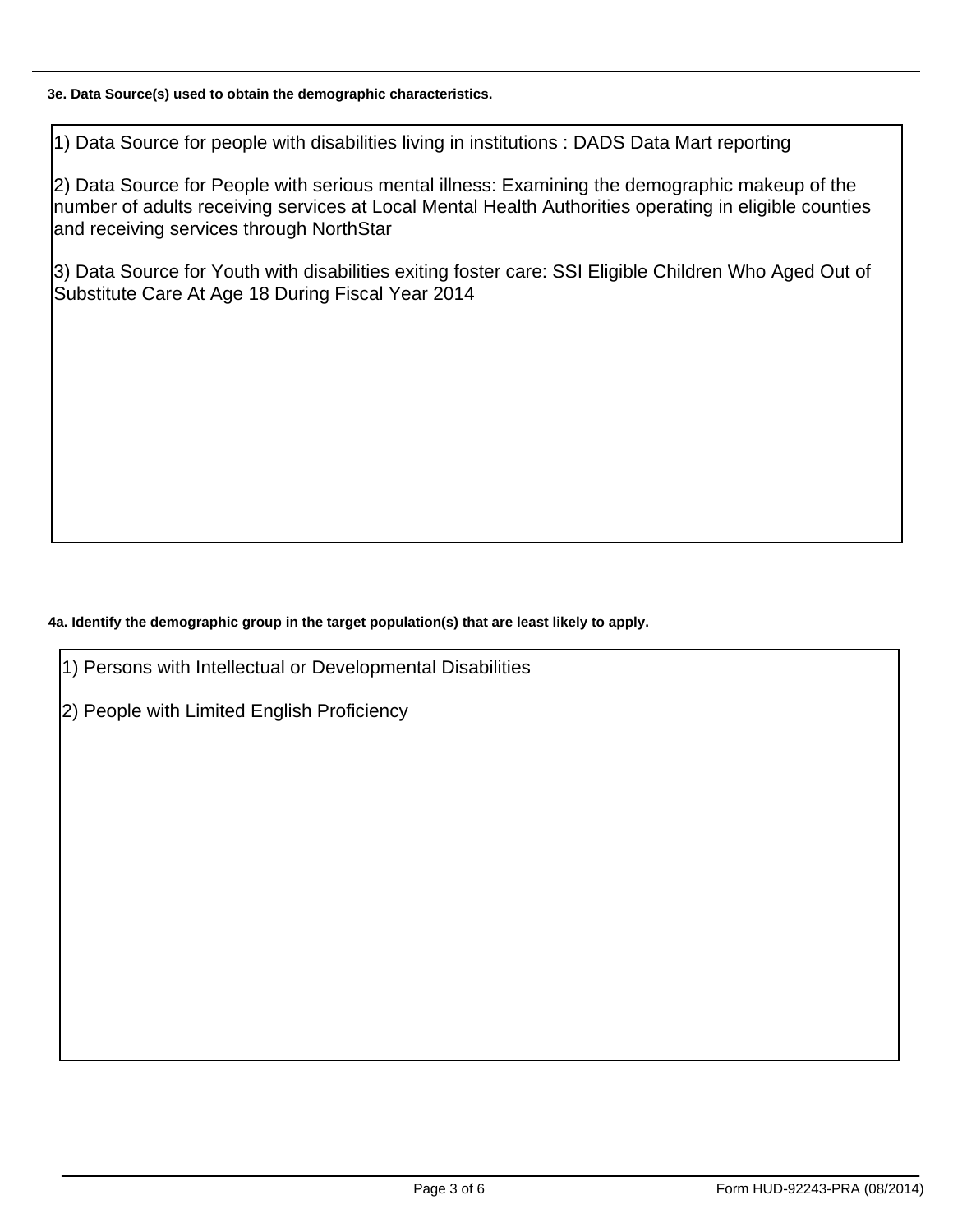### 4b. For each demographic group in the target population(s) that are least likely to apply, provide a description of how the program will be marketed to eligible individuals in the target population(s).

1) Persons with Intellectual or Developmental Disabilities:

|    | TDHCA and the HHSC operating departments will compile a list of all office locations and service providers where promotional<br>materials (including Fair Housing Posters and information specific to the Section 811 PRA Demo Program) should be made<br>available.                                                                                                                                                                       |  |
|----|--------------------------------------------------------------------------------------------------------------------------------------------------------------------------------------------------------------------------------------------------------------------------------------------------------------------------------------------------------------------------------------------------------------------------------------------|--|
|    | This could include: Local Mental Health Authorities, DADS Relocation Contractor offices, nursing facilities, State Supported Living<br>Centers, Aging and Disability Resource Centers, among others. The expansive range of service providers will ensure that all<br>qualified members of the Target Population are reached and have access to information about the program.                                                             |  |
|    | 2) People with Limited English Proficiency:                                                                                                                                                                                                                                                                                                                                                                                                |  |
|    | All outreach and marketing materials will be made available in both English and Spanish, as Spanish is the largest foreign language<br>need of the Target Population. Demographic data on the Target Population will be revisited every periodically or as required and<br>the strategy will be revisited after reviewing the data.                                                                                                        |  |
|    | TDHCA and the HHSC operating departments will track that promotional materials are made available and distributed, and will<br>record how many materials are distributed to individuals seeking information on Section 811.                                                                                                                                                                                                                |  |
|    | TDHCA and the HHSC operating departments will collaborate to host trainings for Referral Agents identified in the Interagency<br>Agreement, who are the service providers most likely to encounter individuals in the target populations.                                                                                                                                                                                                  |  |
|    | The training consists of the following: an overview of the Section 811 PRA Demo Program; methods of outreach and referral;<br>making referrals to the program (completing application forms and proving income documentation); and Fair Housing. Referral<br>Agents will become certified Referral Agents to the program after completing the training. Referrals to the program may only come<br>from trained, certified Referral Agents. |  |
|    | 5a. Fair Housing Poster<br>The Fair Housing Poster must be prominently displayed in all offices/locations in which rental activity takes place (24 CFR 200.620(e)).<br>Check below all locations where the Poster will be displayed.                                                                                                                                                                                                       |  |
|    | <b>Rental Office</b><br>Other (specify)<br><b>Grantee Office</b><br>Model Unit<br>Referral Agent Office                                                                                                                                                                                                                                                                                                                                    |  |
| ∣✔ | 5b. Affirmative Fair Housing Marketing Plan<br>The AFHMP must be available for public inspection at all rental offices/locations (24 CFR 200.625). Check below all locations<br>where the AFHMP will be made available.<br><b>Rental Office</b><br>Grantee Office<br>Model Unit<br>$\vert\bm{\mathsf{v}}\vert$<br>Other (specify)   TDHCA Section 811 PRA Webpage<br>V                                                                     |  |
|    | ວc. Project Owner Compliance to display Fair Housing Poster and the AFHMP<br>Explain how you will ensure that every project owner will prominently display the Fair Housing Poster and AFHMP.                                                                                                                                                                                                                                              |  |
|    | TDHCA will provide to each Referral Agent a copy of the Fair Housing Poster and the AFHMP.<br>Each Referral Agent will certify that they will provide the AFHMP to any Section 811 PRA Eligible<br>Tenant and Eligible Applicant upon request.                                                                                                                                                                                             |  |

TDHCA's Compliance Division will conduct monitoring of Section 811 activities including ensuring that every project owner will prominently display the Fair Housing Poster.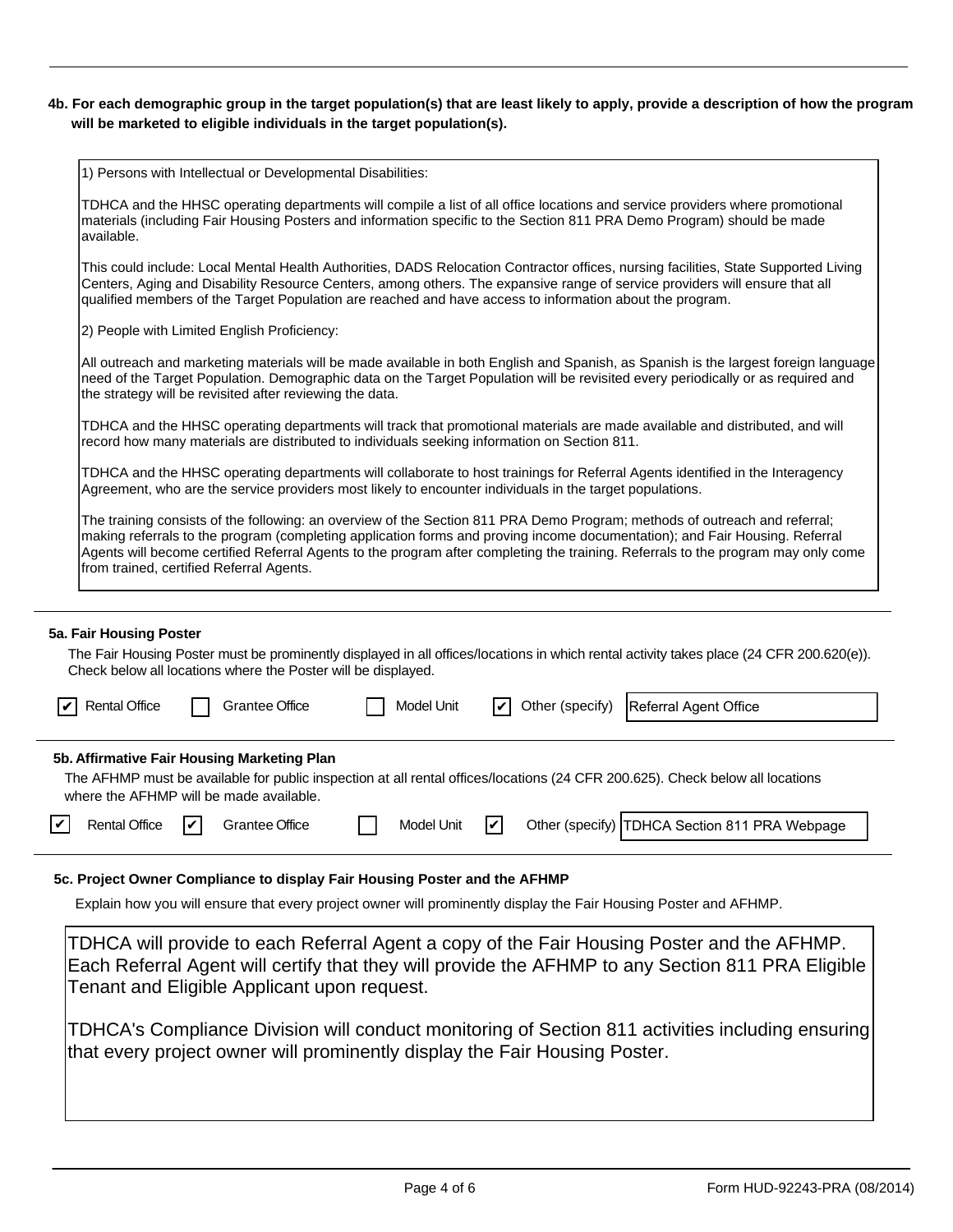### 6. Evaluation of Marketing Activities

Explain the evaluation process you will use to determine whether your outreach activities have been successful in attracting individuals in the target population(s) who are least likely to apply, including who will be responsible for conducting this evaluation, when this evaluation will be conducted and how the results of this evaluation will inform future marketing activities.

TDHCA and the HHSC operating departments will utilize a checklist to monitor Referral Agent progress with implementing the AFHMP annually.

TDHCA and the HHSC operating departments will continue to discuss the type of outreach activities conducted, and the amount of Section 811 information distributed through the different Referral Agents.

Part of this review will entail collecting data through TDHCA's Compliance Monitoring and Tracking System as well as the demographic makeup of the Target Population. TDHCA is tracking the demographic data on referrals to the program; applicants to the program; tenants and those who have left the program. For reporting, these data will be filtered to identify subsets of the Target Populations identified as least likely to apply. TDHCA and the HHSC operating departments will analyze the data to determine whether or not the percentage of Section 811 participants they comprise is reflective of their overall presence in the target population. If this review process reveals a significant disparity. TDHCA and the HHSC operating departments will collaborate to develop more tailored outreach activities specifically designed to reach those least likely to apply.

7. Additional Considerations. Is there anything else you would like to tell us about your AFHMP to help ensure that your program is marketed to eligible persons in the target population(s) who are least likely to apply for the program? Please attach additional sheets, as needed.

None at this time.